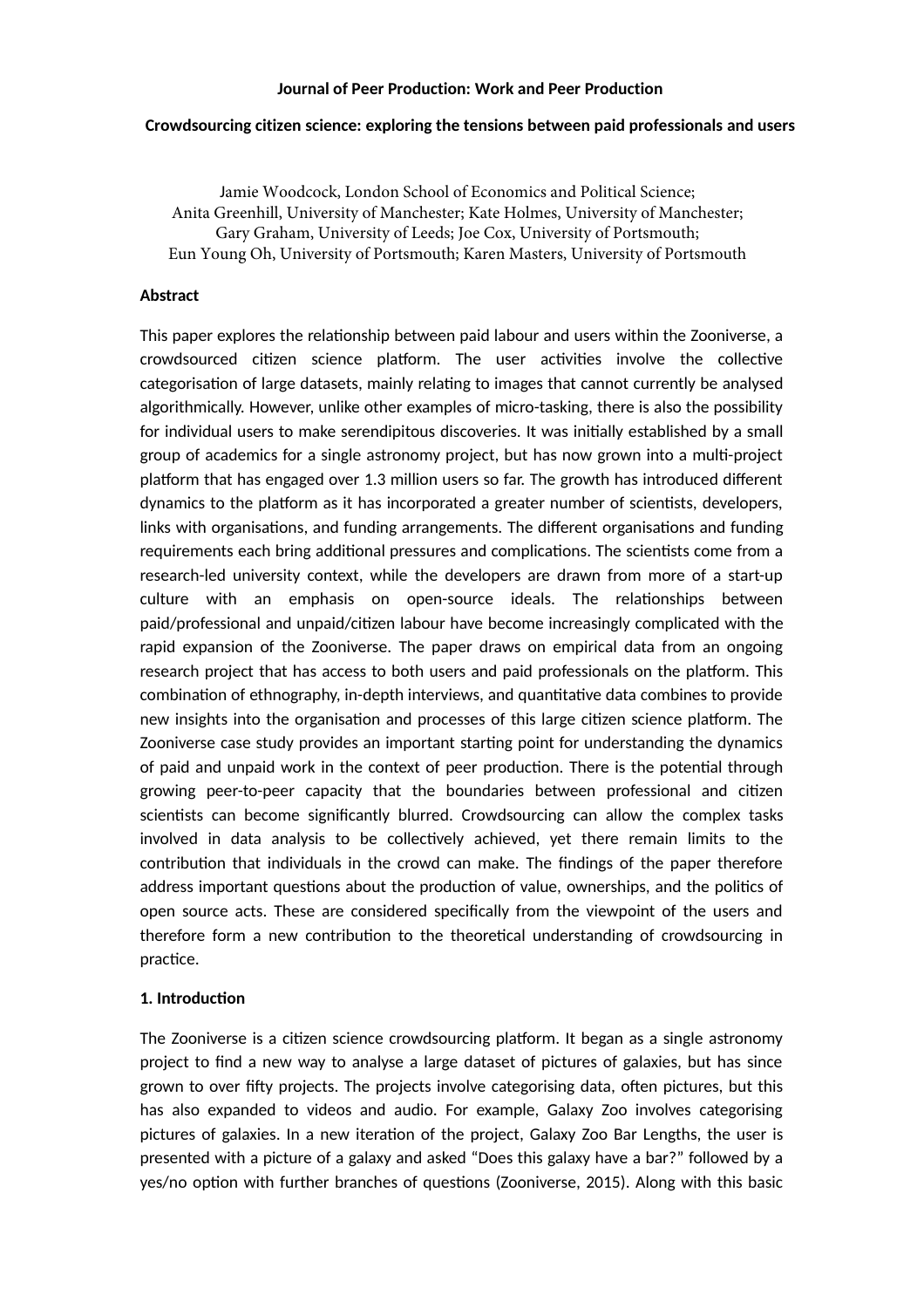task - something that could be compared to the activities on micro-work platforms - are two other important factors. The first is the chance of serendipitous discoveries. Unlike microwork, there is also the possibility to contribute to something beyond the scope of the assigned individual task. This could involve contributing to the process of discovery in a substantive way or even an individual user discovering something themselves. This potentiality is tied to the ethos of Citizen Science. This involves, either partly or wholly, the involvement of non-professionals in science. However, within this definition there are two important divisions to consider for the role of non-professionals. Firstly, it can just mean the involvement of non-professionals in the processes of data gathering, analysis, and interpretation. Secondly, it can mean non-professionals becoming genuinely involved in decision making processes about science (Lewenstein, 2004: 1). These two divergent positions capture the complexities of citizen science in practice. The Zooniverse provides the potential for large numbers of users to engage in the first, while offering the potential for the second. It is not necessary to offer the second to achieve the first, however the use of the term citizen science at least implies some dimension of the second. This paper aims to explore the contradictions that emerge in practice between the two, especially considering the tensions between paid and unpaid labour.

The infrastructure that allows very large numbers of users to participate simultaneously in the Zooniverse is run on Amazon Web Services cloud servers. Amazon also runs the Amazon Mechanical Turk on this service. This involves splitting larger tasks into small fragments and then outsourcing them to a pool of digital workers. The way in which the labour input becomes hidden on these kinds of platforms has been described by Trebor Scholz (2015) as 'digital black box labor.' It obfuscates a number of issues: how is the labour process organised and who is doing it? How is it managed and controlled? What is it being used for? And, particularly important for this paper, what tensions are present both inside and beyond the platform? Therefore, the paper takes a lead from Karl Marx's (1976: 279) metaphorical tailing of 'Mr. Moneybags' and 'the possessor of labour-power' into the 'hidden abode of production.' However, in this case the focus is not the production per se, but into the obscured processes of digital black box labour: the hidden abode of crowdsourcing.

The challenge of this paper is therefore to focus the analysis on the users in the Zooniverse. This begins with a review of the relevant literature on crowdsourcing, drawing atention to the key conceptual issues shared across platforms. The next part of the paper discusses the threefold methodological approach deployed in the investigation: interviews with both paid workers and users involved in the Zooniverse and an ethnography from the user perspective. Before moving on to examine the empirical findings, the background of the Zooniverse is explored. This involves an analysis of the platform's development, covering the influences of research culture and the university, the culture of computer programmers, and the impact of funding. The findings of the research are presented in the following section, focusing on the classifying process and then the user perspective. The key argument of this paper is that by drawing atention to the users it is possible to explore the tensions and contradictions inherent in a citizen science crowdsourcing platform.

### **2. Crowdsourcing platforms**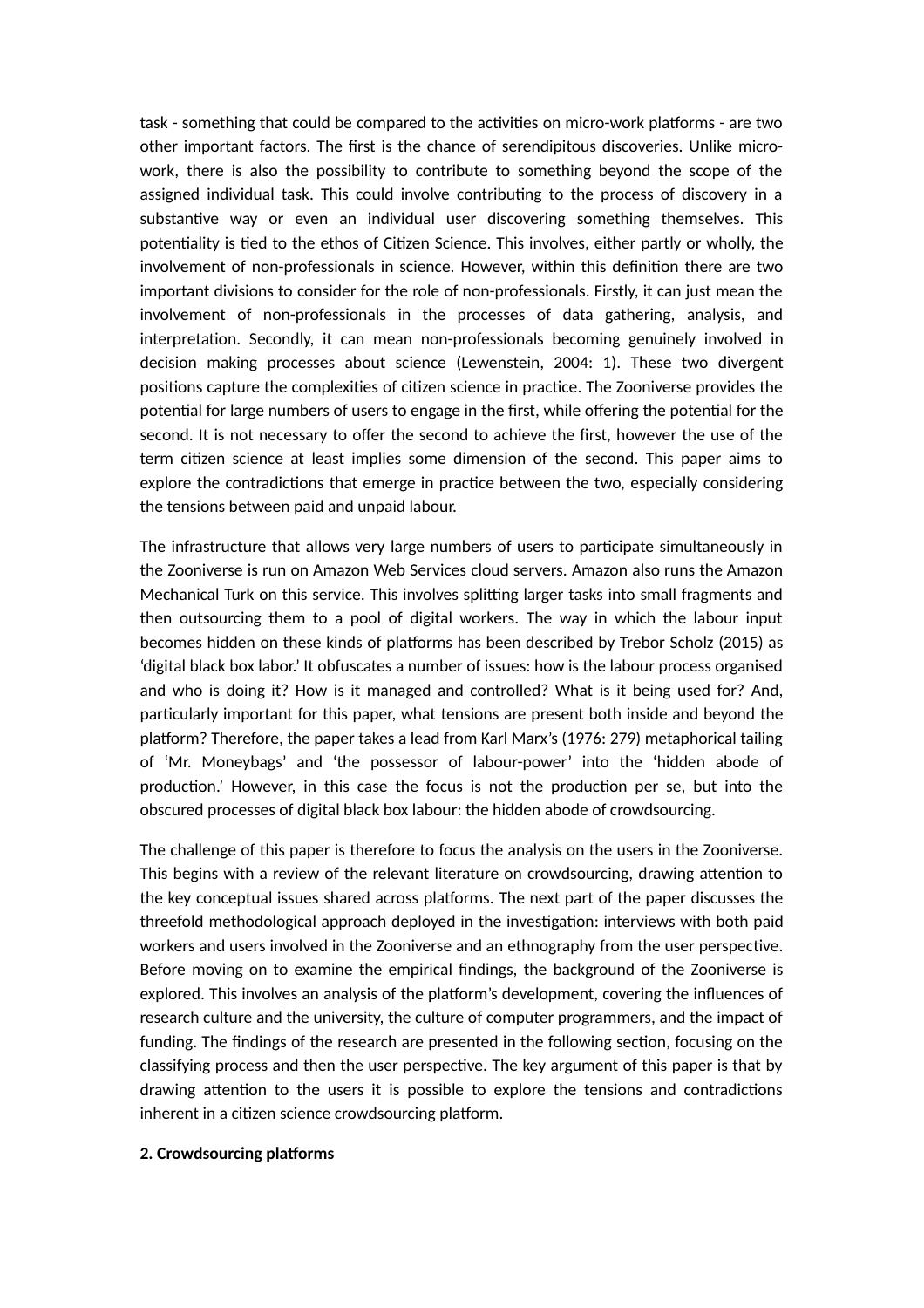The term crowdsourcing was first coined by Howe in 2006. He stated that it was 'the act of a company or institution taking a function once performed by employees and outsourcing it to an undefined (and generally large) network of people in the form of an open Call.' While Howe's definition was useful in its early stages, the breadth of crowdsourcing applications in the profit and not-for-profit arena has now breached this founding definition (Estelles-Arolas et al., 2012). Kaganer (2013: 23) more recently describes crowdsourcing as 'a third generation sourcing ecosystem' and argues that new organised online intermediaries offer a pool of virtual workers tempting for any potential buyer. Kaganer's description is more atuned with a traditional market-based value chain understanding of labour transactions, albeit in the global marketplace. For many researchers, crowdsourcing has the potential to provide a new source of productivity, innovation, and knowledge capture (Andriole, 2010; Lindic et al., 2011) with its only down sides being intellectual property (IP) leakage, a lack of trust in the crowd due to its amorphous anonymity (Knudensen and Mortensen, 2011), and a low propensity to deal with highly complex, larger projects in a cost effective way. However, value can be realised when contemporary businesses can cost effectively match different types of crowds with unique organisational needs (Erickson et al., 2012). For example, many contemporary organisations require a wide variety of micro-tasks to be carried out including tasks that need a variety of skills, knowledges, cognitive strategies, experiences, problemsolving abilities, and/or a combination of all these on a daily basis. Chui et al. (2012) therefore emphasise that the value creation of crowdsourcing is determined by the collaboration within and across an enterprise and its ability to match a micro-task with an individual suitable to carry it out.

The basic process of labour crowdsourcing is encapsulated in micro-work. For Amazon Mechanical Turk this involves breaking a larger project down into small discrete tasks, or what Amazon terms HITs (Human Intelligence Tasks). The interaction - or labour process - is comparable at this point, with isolated individuals each contributing to a larger overall project. The name of the platform is inspired by the historical Mechanical Turk (or Automaton Chess Player), a hoax from the 18th Century. While 'the historical Turk showed off technology to draw atention away from the human laborer, today, Mechanical Turk's . . . crowd sorcerers work with coolness and the spectacle of innovation to conceal the worker' (Scholz, 2015). It is in this way that crowdsourcing platforms are similar to a 'black box.' This has a dual meaning, referring to the safety recording device found in transportation or to 'a system whose workings are mysterious; we can observe its inputs and outputs, but we cannot tell how one becomes the other' (Pasquale, 2015: 3). Scholz (2015) develops this term into 'digital black box labor' to capture this process on crowdsourcing platforms. As Scholz (2015) continues to argue that 'many researchers have focused on optimizing . . . these platform ecosystems: trying to make them run more efficiently, more frictionless and with a better understanding of the motivations of the workers.' However, the more pressing task for researchers is to focus on the 'building of alternatives, outrage, conflict, and worker organization.'

This micro-tasking is common across for-profit crowdsourcing of labour and not-for-profit approaches. As Smith et al. (2013) have argued, the difference is that citizen scientist users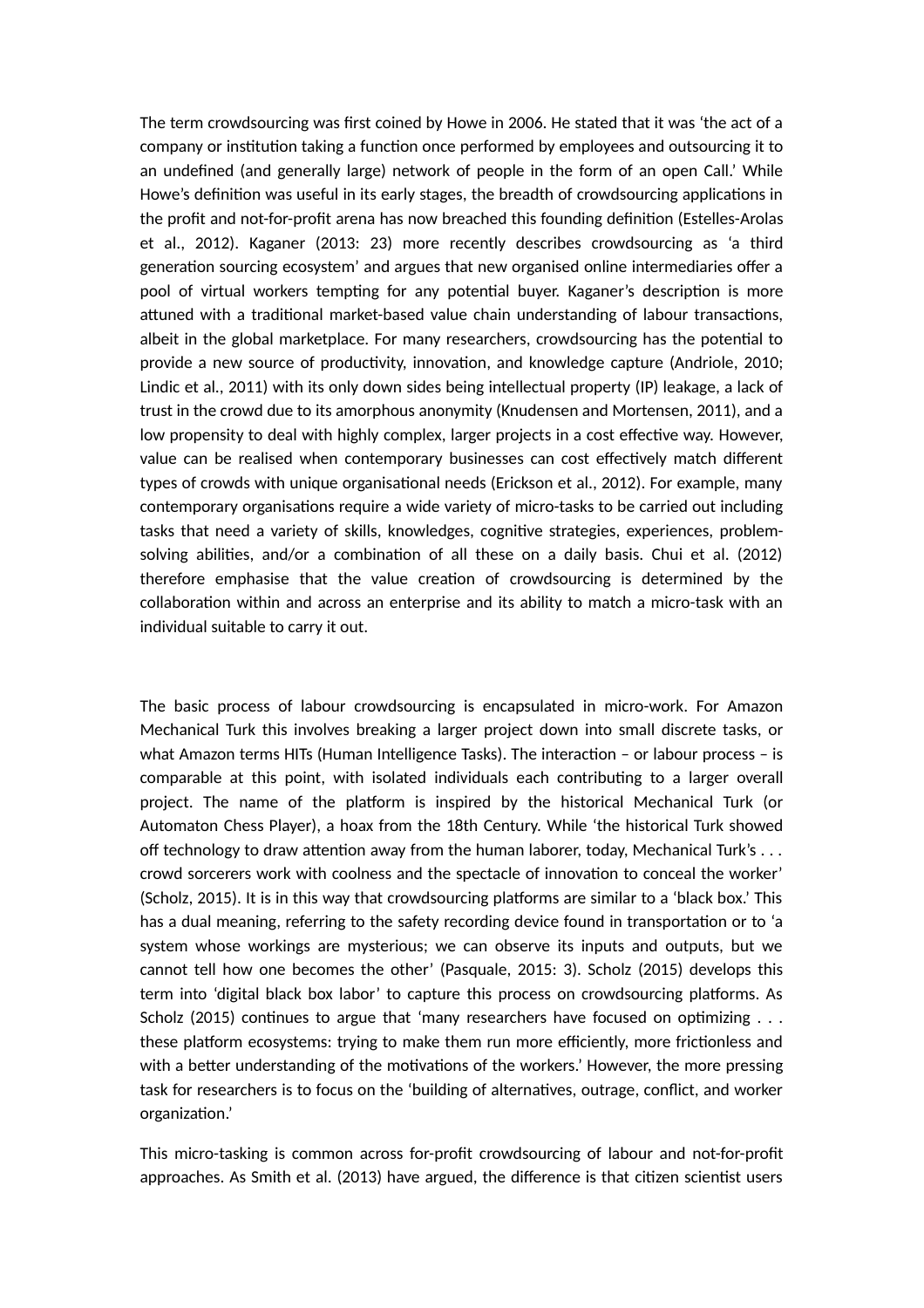are motivated a different way. They tend to take a sense of pride and enjoyment in their activities on the platform, a factor that can lead to the formation of a dedicated crowd with high quality outputs. This aspect does not mean that citizen scientists can be mobilised simply through their desire to take part in science. There is a risk that these kind of users may feel their contributions (which are often the result of hard work) are not being valued and perhaps even exploited (Shahri et al., 2014). The combinations of the two dimensions of citizen science, as discussed earlier by Lewenstein (2004: 1), therefore require a balance. From the perspective of the platform, both motivation and loyalty need to be encouraged. Therefore, most crowdsourcing platforms of this type promote their utilitarian purpose in order to maintain organisation of the crowd and the users' collective contributions (Chamberlain et al., 2013). In the context of a not-for-profit system, this is a complex endeavour without the recourse to monetary incentives.

While motivation is important, there are other important distinctions to be made across crowdsourcing platforms. Crowdsourcing can be conceptualised into two different types: lead user innovation and micro-work. These can be differentiated in terms of quantitative and qualitative outputs. The quantitative output is associated with microwork platforms like Amazon Mechanical Turk, while the qualitative output is closer to those involving lead user innovation, found with the competition type model (For example, see: Stinson, 2014). The quantitative model involves limited user outputs. Microwork 'relies on dyadic relationships consisting of one buyer, one supplier and a well defined final deliverable' (Kaganer et al., 2013: 25). The larger projects are fractured into small parts and then the costs are subsequently driven down through internal competition. There is no opportunity for collaboration and innovation is not possible, nor is it incentivised. The qualitative model, on the other hand, involves a problem being tendered out to a crowd with the aim of soliciting solutions. It is a process in which expertise can be sourced from within a crowd. The first method to do this is the 'broadcast search' with an open call for ideas or solutions (Jeppesen and Lakhani, 2010). The second is the formal organising of outsourced innovation. In this 'arbitrator model', found with crowdSPRING or InnoCentive, organisations can gain 'ondemand access to a specialized community of skilled suppliers who can be engaged on a project via a competition or contest' (Kaganer et al., 2013: 26). The quantitative and qualitative models are both driven by outputs, requiring problems that are identified beforehand, but differ in the level of engagement of the crowd, collectively or otherwise.

There are strengths and weaknesses with either of these types, yet the Zooniverse combines both as a hybrid model. While the Zooniverse shares the quantitative micro-work features in the analysis of scientific data, it also offers the potential – and it is important to stress that this is a potential – to contribute more broadly as citizen scientists to qualitative scientific discoveries. The main way in which this manifests itself on the platform is through serendipitous scientific discovery. One example of this is the discovery of Hanny's Voorwerp. This new phenomenon was named after a Dutch schoolteacher who identified the object while categorising on the Zooniverse (Lintott et al., 2009). There is also considerable excitement about the possibilities of new discoveries on the project Higgs Hunter, Planet Hunter, and Snapshot Supernova. However, there is a formal distinction between the platform and the scientists on the one hand and the crowd of users on the other. There is an explicit public engagement aim to the Zooniverse, achieved by allowing users to engage in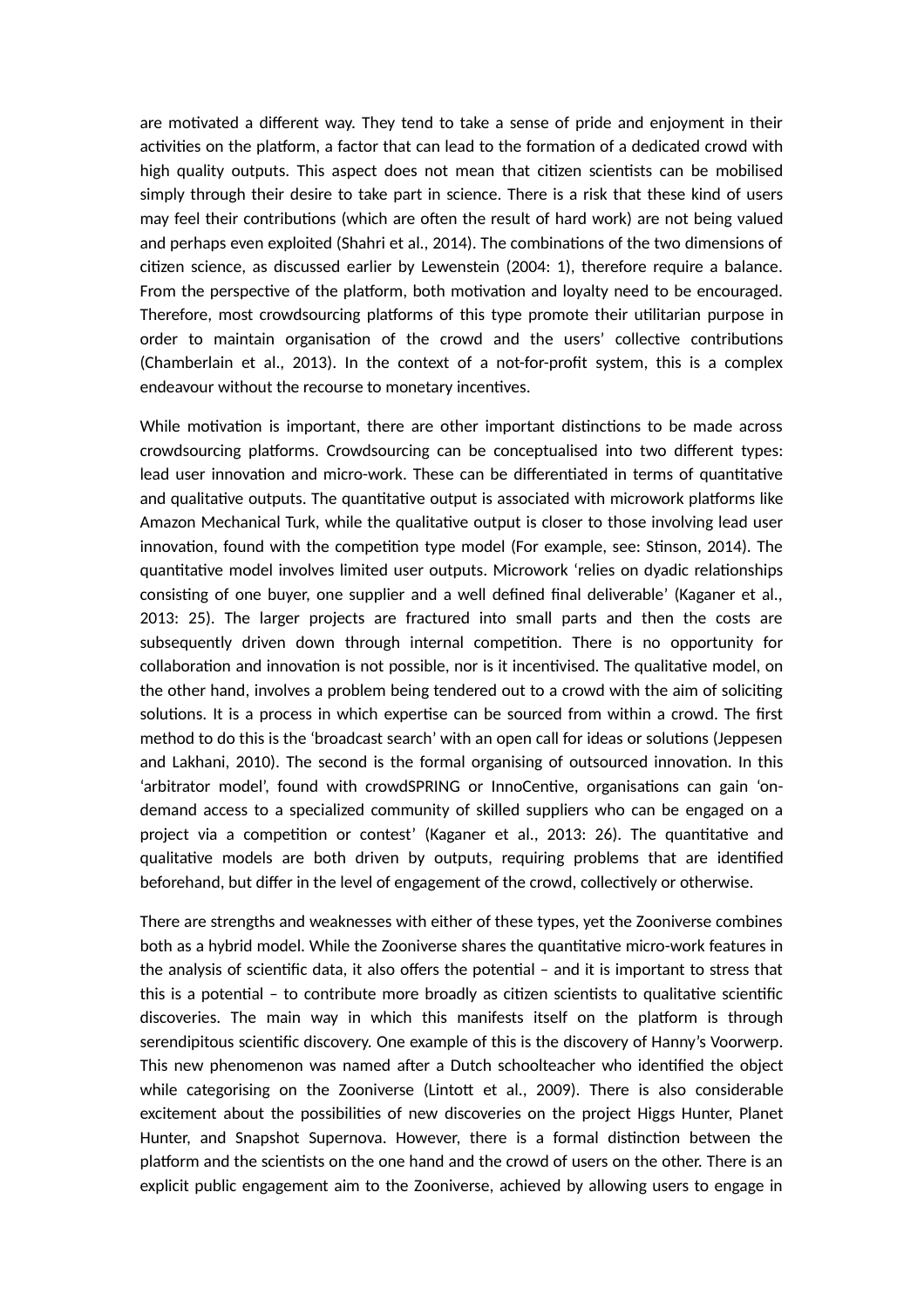scientific analysis but also providing outreach and educational opportunities. However, the question of whether this process goes beyond a unidirectional relationship is less clear. This requires an understanding of how the heterogeneous public respond with their own ideas and demands. This paper therefore seeks to explore the intricacies associated with cocreation and peer production between the citizen scientist and the traditional scientist when both micro-tasking and serendipitous discovery occur on an online citizen science platform. In particular, the study focuses on the 'digital black box of labor' and the hidden aspects of crowdsourcing on a citizen science platform.

# **3. Method**

This paper combines three different empirical sources in order to investigate the Zooniverse. To understand the specificities of the labour process and the relationship between paid labour and users within the platform, qualitative methods were used to gather data which has been analysed using an interpretivist approach (Walsham, 1995). The first method is a set of 23 in-depth interviews with paid employees of the Zooniverse. They cover all of the different roles involved on the platform, including both founding members and newer staff. These interviews were arranged through a collaboration with the Zooniverse and were conducted in person in Oxford and Chicago. The second empirical component involved 19 interviews with users. These were selected at random from a sample of users who agreed to be interviewed after a survey. Given the geographic spread of the users, the interviews were conducted on Skype. Both sets of interviews were transcribed and these were analysed with the NVivo software package.

The third part of the research is an ethnography conducted by a post-doctoral research assistant. Her online practices were informed by Baym's (2006) ethnographic approach. This entails participation as a means to understand important aspects of social life, in this case the life of an on citizen science contributor. The ethnography of the Zooniverse was carried out over a year, including classifications and engagement in the online community. The researcher kept a diary on a near daily basis, which when transcribed, was converted into approximately 80,000 words of thick description. This was accompanied by screenshots that provide valuable insights into the user perspective across different projects and activities. The ethnography was focused on two projects, Galaxy Zoo (as the oldest project) and Penguin Watch (which was the newest project at the start of the ethnography). The excerpts drawn on in this study are exemplar observations drawn out to illustrate important observations and therefore support arguments presented in the theoretical exploration and analysis of this case.

The combination of three different qualitative approaches provides valuable insights into the Zooniverse from different angles. This method is experimental, seeking to uncover the user perspective on a platform that entails a 'black box' type experience for outsiders. Therefore the study sought to examine the hidden practices and experiences of crowdsourcing citizen science. It focuses on the experiences that were most reflective of these.

## **4. Background to the Zooniverse**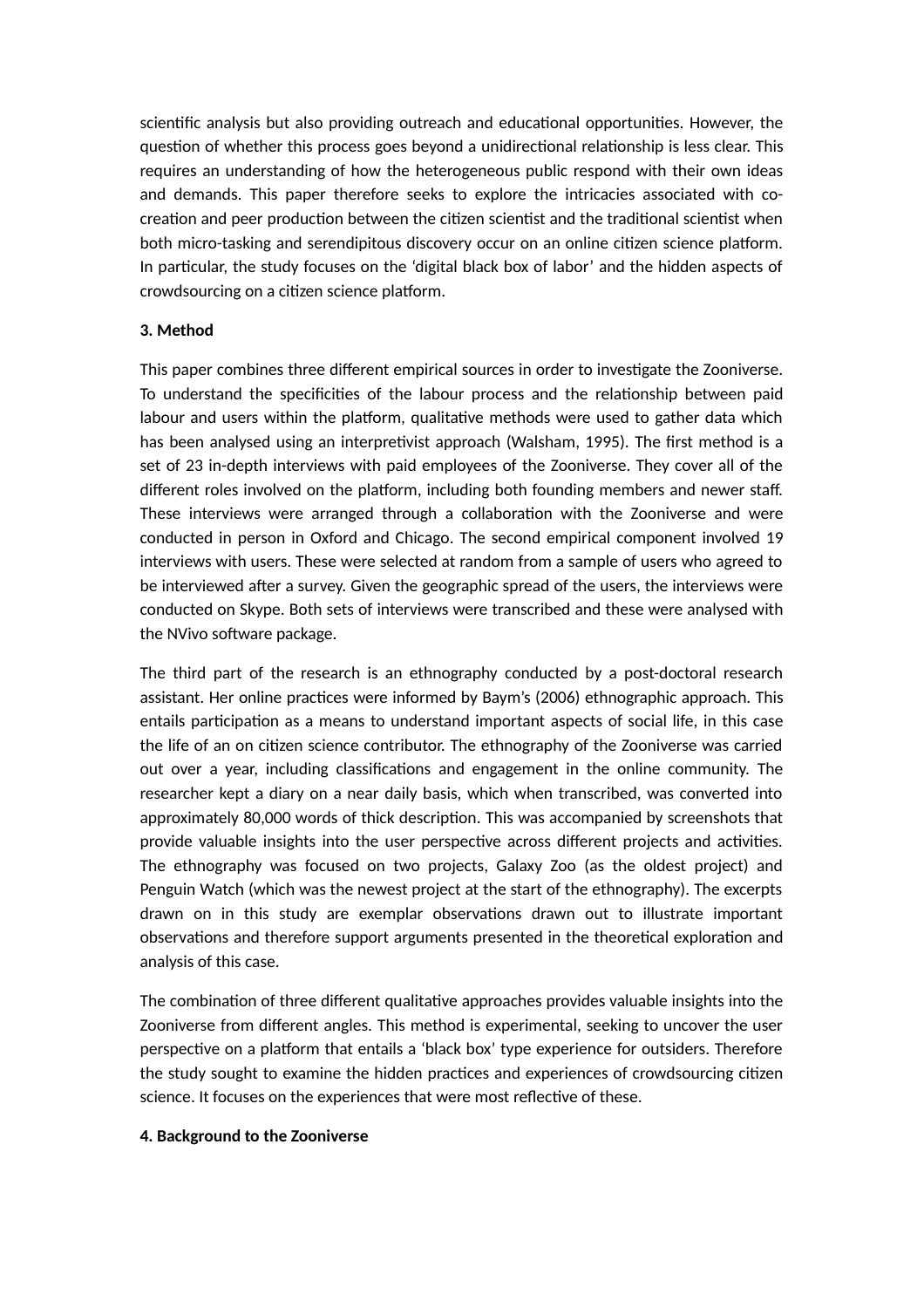This study focuses on the Zooniverse, as it is currently the world's leading crowdsourcing citizen science website. It involves a large number of participants and a range of projects from different disciplines such as Astronomy, Zoology, and History (Banks, 2013). Luczak-Rosch et al. (2014) explain that Zooniverse users may contribute to multiple projects, and the crossover between these projects can be significant.

The Zooniverse platform was initially established by a small group of academics for a single astronomy project, but has now grown into a multi-project platform that has engaged over 1.3 million users so far. The Zooniverse projects are united by two distinct aims and objectives, the first of which being to solve specific scientific problems by serving as a reduction tool for data (and therefore professional, paid labour) intensive science and transforming raw user inputs into a 'data product' for use in academic research (Fortson et al., 2012). The second is a broader intention to engage in education and outreach activities, whether directly or through the ZooTeach resources. Perhaps the most famous project is Galaxy Zoo, but the platform now involves projects across disciplines as diverse as archaeology and seafloor biology. The rapid growth of the platform has brought with it complications: increasing numbers of scientists and institutions, a larger team of software developers, multiple funding grants, and a larger and more diverse user base. The basic process remains the same across the projects: the platform provides relatively simple categorisation tasks that are completed by a large crowd of users. The analysis provided by users is then used by professional scientists for further research.

The Zooniverse began as a post-doctoral research project at Oxford University, and it retains certain characteristics from these origins. A small group of astronomers were searching for a better solution to classifying galaxies, a relatively simple task that needed to be repeated a very large number of times. After developing a system to do it themselves – and realising how long this would take with only their input – they decided to develop a way to outsource this work to a crowd. As a leading person from the Zooniverse explained, that 'the original organisation model was a loose collaboration. That still exists.' There is now the added pressure to keep the Zooniverse running and viable as a platform, with many of those interviewed directly responsible for, and indeed dependent upon, the success of projects.

The role of the volunteer users on the platform has been crucial to the scientific output. It has been estimated that:

the perfect graduate student — essentially, a human computer that never eats, sleeps or takes a bathroom break — spending 24 hours a day, seven days a week analyzing Galaxy Zoo's data would have needed three to five years to match what Galaxy Zoo's volunteers collectively accomplished in the project's first six months (Pinkowski, 2010).

While this notion of a 'perfect graduate student' is somewhat frightening, it could be possible to envisage a single graduate student working eight hours a day taking at least fifteen years (or more if they took lunch breaks, weekends, and holidays off!) to complete what the Galaxy Zoo volunteers took only half a year to do. However, this analogy of the 'human computer' is also useful in another way. Many of the categorisation tasks cannot currently be analysed by computer algorithms, yet with the recent innovations in machine learning, this may not be an obstacle for that much longer. In fact, the ongoing contributions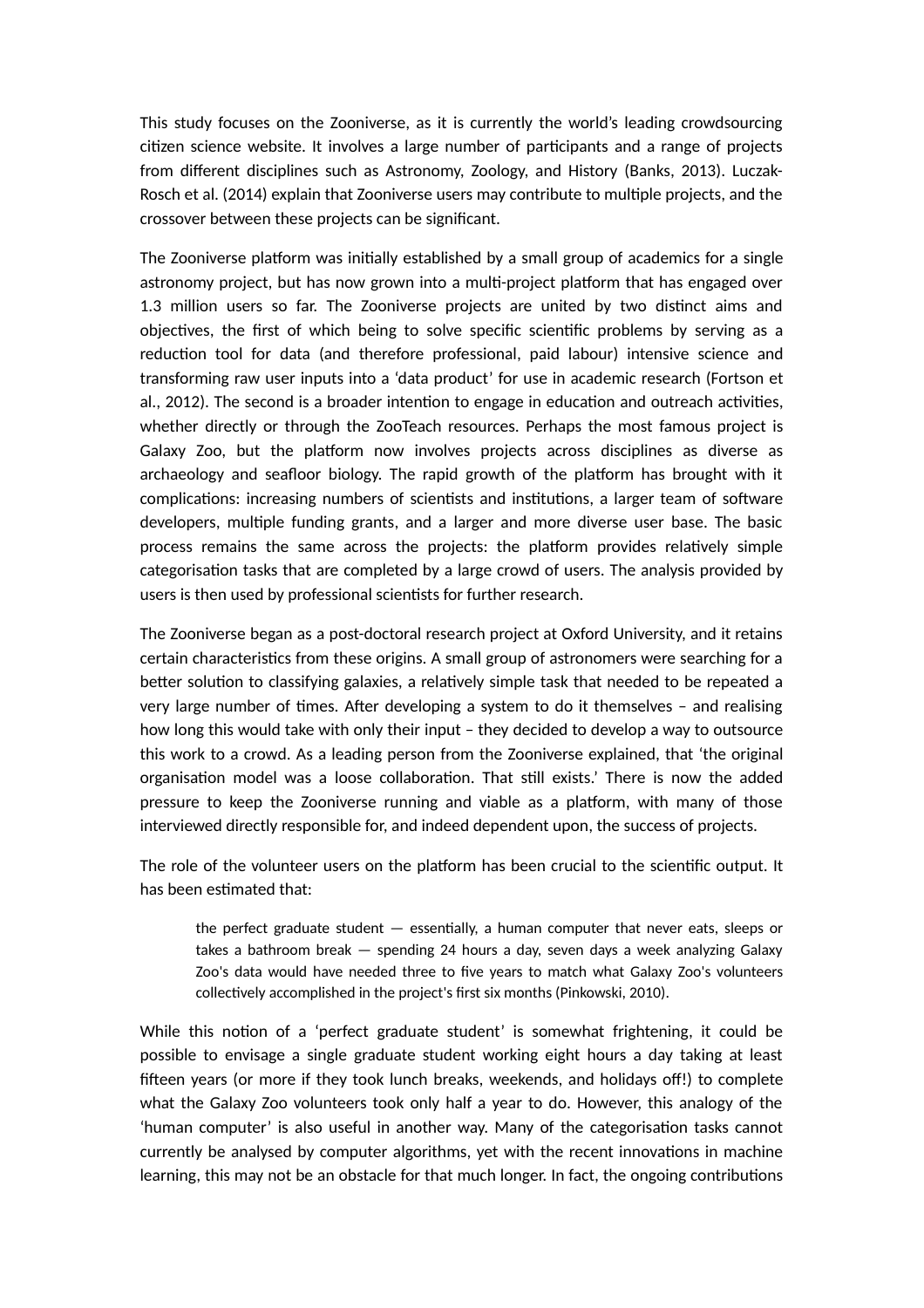of human users provides a testing ground for new methods to automate the classification of images. Nevertheless, the Zooniverse has made the transition from a small group of researchers to becoming one of the most important citizen science crowdsourcing platforms.

The move from an ad-hoc project based out of a department at Oxford University to one of the leading citizen science platforms was far from straightforward. For example, one of the back-end software developers pointed out that "originally, the first GalaxyZoo Project was really not designed, it was just, let's just try this thing and it worked surprisingly well." From this starting point, increasing layers of complexity became added as the single project grew into a platform: more scientists and research institutions became involved, software developers were hired, funding was awarded from different organisations, and the team became split between Oxford and Chicago. This effects of this will be addressed in three parts: the effects of the research culture and the origins of the university, then the culture of software developers and the influence of open source ethics, and followed by a discussion of the impact of funding on an organisation that is neither based in the public or private sector.

The organisational culture of the Zooniverse is primarily shaped by the institutional experiences and pressures of the university sector. For many of the staff – especially those who founded the Zooniverse – the majority of their experience of work and organisation comes from this context. It is difficult to speak of a general culture in a university, partly because they are a site of ongoing transformation, but also because the university sector itself is heterogeneous. It should therefore be noted that Oxford University is particular in a number of ways. Firstly, it epitomises an elitist, research intensive institution. This means that there are comparatively high levels of funding and autonomy, along with a ubiquitous brand identity. This provides the freedom to innovate in various ways, backed up by the legitimacy of the institution. In this context, establishment of the first Zooniverse project and move to a platform was facilitated by the institution. In many universities this kind of experimentation but might be difficult to justify, but at Oxford University, as a leading person in the Zooniverse explained, "in astronomy at least, if you're a post-doc in particular, you have quite a lot of freedom to work on whatever." So this group of post-doctoral students with the help of some volunteer web developers – started work on the platform. They continued to argue, "one of the key reasons GalaxyZoo happened was because we didn't have to ask for permission or it didn't cost anything. Well it cost ten quid because it was the domain name." Therefore the organisation "started without any structure, really, and it started – I guess in terms of organisations, it started as a very – we adopted a model that's common in astronomy. So it was a small group of researchers, trying to solve a single problem."

The culture of astronomers has more in common with computer programmers than social scientists. Therefore while these two are separate sets of cultural influences, there are areas of overlap. For example, a website developer on the Zooniverse explained that "we've all got roughly the same background . . . if I was looking for people to write code I would not look at astrophysicists because astronomers in general, although they do write their own code, they tend to write terrible code (Laughs)." So despite these differences, they nevertheless both have common references points in quantitative data and coding. The use of specific programmes to manage the labour process shapes the flow of work and the way that people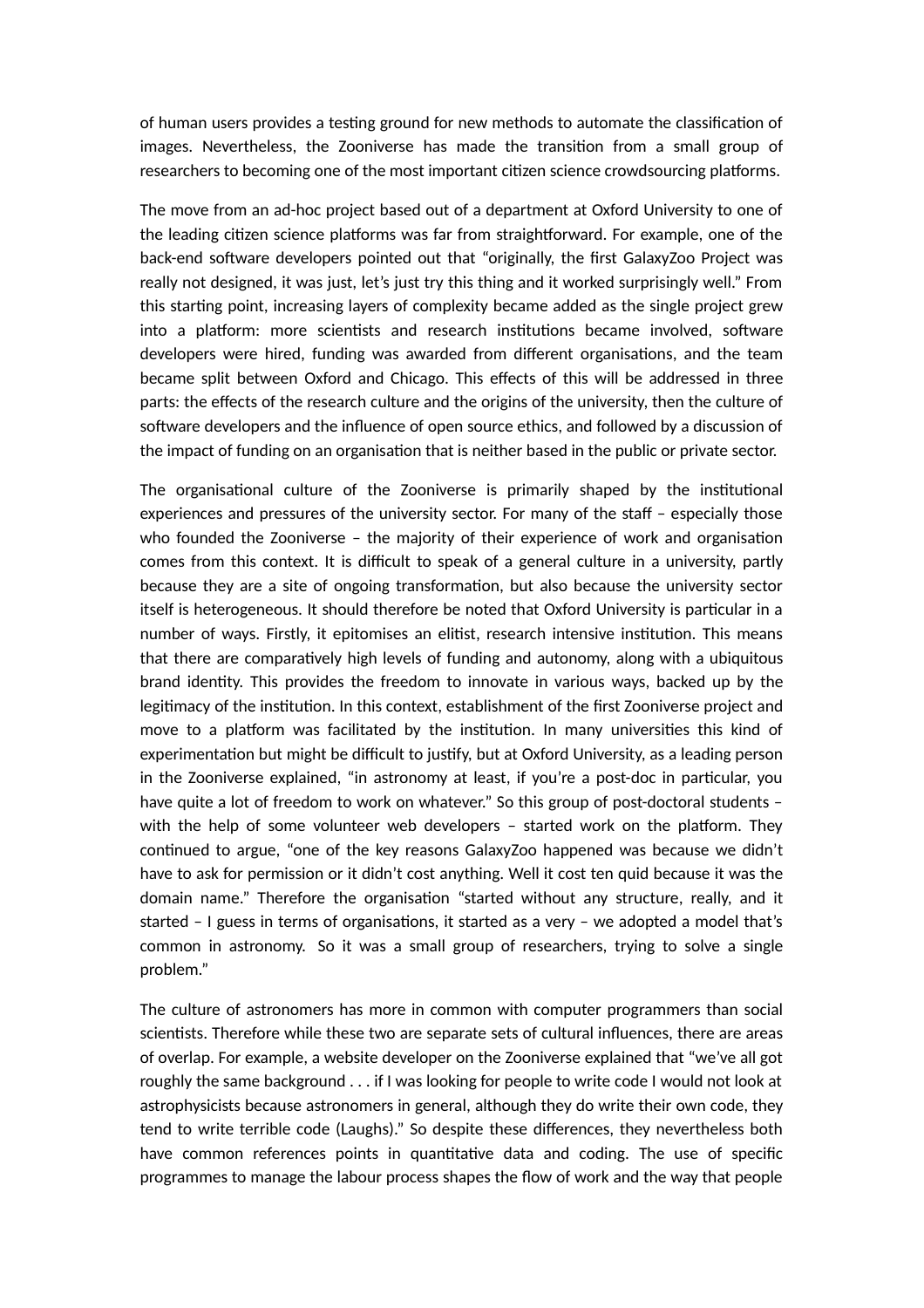interact. For example, one of the front-end software developers explained that people collaborate between Chicago and Oxford: "working on the same code base but we interact with this website called GitHub where you can propose code changes and review them, edit them, and talk to each other and stuff like that. So the bulk of the interaction happens online through GitHub or [other] websites." These digitally enabled labour processes are accompanied by work practices and associated cultural features. One notable dimension is the proliferation of an Open Source Software (OSS) ethos. As the technical projects manager discussed, "I always saw the Zooniverse as a kind of brand of coding rebels . . . I just believe strongly in not letting money dictate what you do." Similarly, another web developer described the importance of Citizen Science:

I think it's important because it makes science accessible again. I think for a lot of people science has become too complicated and academic and they're kind of almost snobby, "Oh you're not smart enough, you can't help us" and this just turns that on its head. You absolutely can help us and it doesn't matter what level you are, you could also learn more about science.

This democratic and collaborative element is shared between Citizen Science and the OSS movement. However, like with OSS, there is a question of whether the reality matches up to the intentions of those involved, particularly when external organisations become involved.

The management of the Zooniverse can be initially be understood as resulting from a combination of scientists and computer programmers that shaped the environment from which the Zooniverse emerged. It is therefore influenced by the institutional and cultural backgrounds of these respective groups but also by the associated pressures. In particular, the pressures of funding have a significant impact on the Zooniverse, not only in how it is organised but also limiting what it is able to do. The Zooniverse developed with a range of funding grants from different sources. These initially began as academic grants associated with the scientific projects, but they have grown in scope over time. For example, there have been a number of grants relating to public engagement or platform development. As a leading member of the Zooniverse explained, "despite my ranting about grants and how that constrains what we do, what you're really trying to do is spend the first - if we get a grant in, you want at least the second half of that to be beyond what you've writen in the grant because you need to get the next grant." So the constraints of grant funding mean that even after securing one source of funding, the process of securing the next one begins quite quickly. "The goal", they continued, "can't be to get to the last day of the grant, to have spent all the money on exactly what you said and delivered only what you said because then you've got nowhere to go." Therefore the pressure of funding is constant and the work of securing funding has to be built into the activities of the Zooniverse.

### **5. The classifying process**

The tensions between paid and unpaid labour stem from the contradictions involved in citizen science. There is a question of who 'owns' the data and outputs, 'how' can the data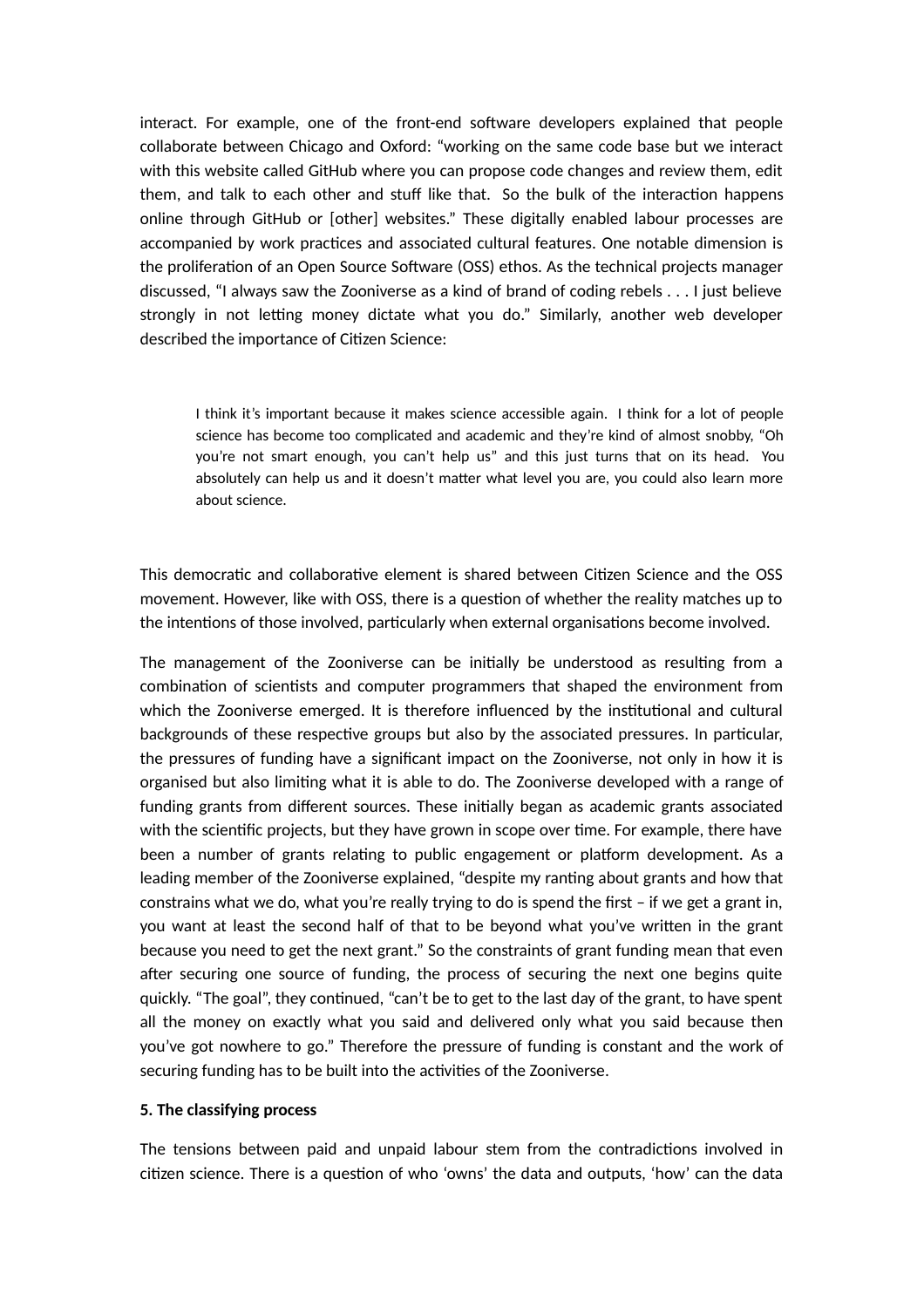be classified, 'what' is the classification experience like, and 'where' can further questions and alternative voices (including dissent) be heard. These concerns shape the process of scientific discovery, particularly as the analysis is pulled from a collaborative space. The Zooniverse itself did not begin as a platform for citizen science, rather it started as a novel way to address a particular problem. While it has grown to into a popular platform for citizen science, at its core the primary activity remains a transaction. The professional scientists bring their large datasets for categorisation, hoping for an end product that can be used to further their own research agenda. With this comes the pressures for academic performance, mainly in the form of publication outputs within limited time frames and submited in refereed journals. Meaningful collaboration with the crowd can therefore become secondary in a process orientated towards specific outputs. The potential for new ideas or serendipitous discoveries to be found within the dataset by the crowd transcends the original research intentions. In practice, this results in different levels of engagement between scientists and users, while some projects regularly communicate and involve users, others remain strictly transactional.

User engagement takes two main forms on the Zooniverse. The first is the categorisation activity which is completed directly from a project specific web browser page. There are differences between projects, but they share a relatively common format. A picture (or in some cases a video or sound clip) is shown with different options for the user to select. In some projects this is a very quick process, for example, Sunspotter which takes only a few seconds as users are asked to select the more complex picture out of two. There are also projects that take significantly longer, for example the transcription tasks that users undertake with AnnoTate or Ancient Lives. The second engagement is on the Talk forum, which provides users with opportunity to communicate with each other about the images on individual projects.

The crowd of users are by nature a heterogeneous formation. This means that users come from a range of backgrounds, experiences, expertise, and motivation. This diverse range of backgrounds is also one of the potential strengths of citizen science. As has been demonstrated in research on innovation, often breakthroughs can be made when problems are approached laterally from a different discipline. This process is called 'pyramiding' and has been identified as an important way that innovation can be achieved with the 'broadcast search' type of crowdsourcing (Poetz and Prügl, 2010). Citizen science therefore has the potential to draw on a wide range of insights across disciplines. Yet the constitution of the Zooniverse is not as a broadcast or competition type crowdsourcing, instead requiring a kind of general labour, albeit one that can increase in pace with familiarity of the science and platform. The dimension of serendipitous discovery is not deliberately organised, instead remaining as an emergent possibility. The user community coalesces on Talk, with threads of discussions for users to communicate with each other. However, these are mainly limited to single projects, rather than encouraging a wider community and potential cross-fertilisation.

The two parts, the individual micro-work of classifications and the limited forum for discussion, do not form an ideal framework for citizen science. Most notably the issue of control remains complex. While users are encouraged to classify and talk about those classifications, this in itself does not represent a democratising of science. It is certainly true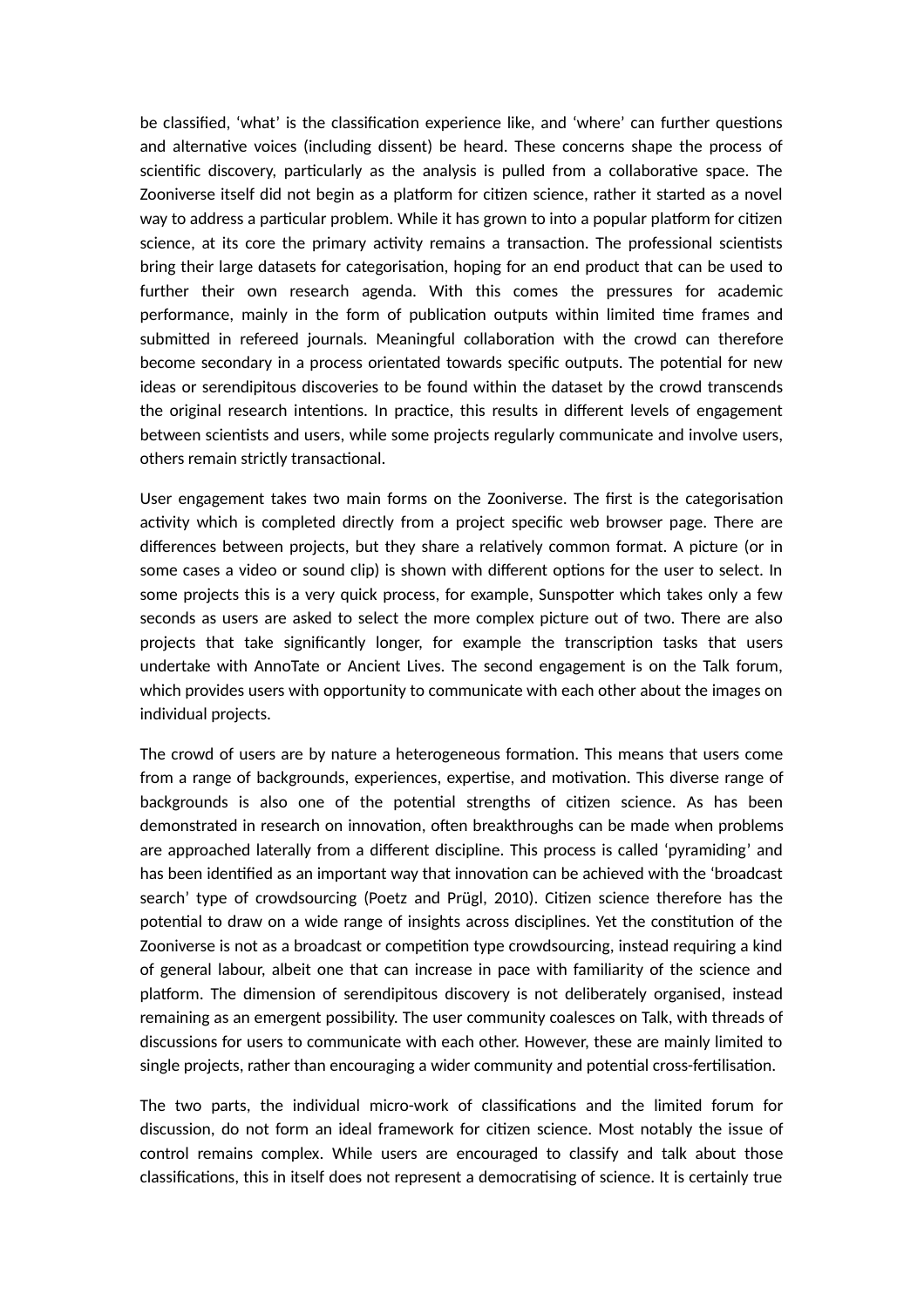that most people would not have had access to images of distant galaxies or rare animals before, but random access to images from a database is not the same as being handed elements of democratic control or even having users voices heard in the scientific process.

### **6. The user perspective**

A wide range of explanations have been given for why users may or may not want to participate in online citizen science projects. For example, Raddick et al. (2010) explain that one of the main motivations for participating in a specific citizen science platform is the opportunity to learn about science through a hands-on experience. Others such as Mathieson (1991) highlight the issues of accessibility in regards to user participation, taking into account knowledge, access to the technological platforms such as computers and the Internet. According to Bonney et al. (2009), there can be a lack of specialist knowledge, misclassifications, and even resulting errors within the data produced using a citizen science platform. However, Lintott et al. (2011) and Willett et al. (2013) have illustrated that the utmost care is taken to ensure the legitimacy of classification as it can be applied to the wider scientific community. Other forms of project specific and or scientific assessment of citizen science platforms exist. For example, Raddick et al. (2009) also partly defines successful citizen science projects as the calibration of user contributions, for example, the extent to which appropriately sophisticated algorithms are employed to convert the raw data that is provided by participants into meaningful scientific insight (Wiggins and Crowston, 2011). Also other measures of effective project design and resource allocation include the provision of adequate training (Reisher and Potter, 2013), the division of effort between volunteers (Franzoni and Sauermaann, 2014) and the extent to which accurate data can be collected at a lower cost (Dai and Weld, 2010). Finally, Cox et al. (2015) have studied how the best performing projects tend to be those which are more established as well as those in the area of astronomy.

The citizen science aspect complicates the user experience on the Zooniverse. The users are engaging in a scientific project and therefore classifying scientific data, but this does not require the ability to relate their input to what is happening to the overall scientific data analysis. The process of categorising relatively abstract images can easily become disconnected from the overall research project and any potential findings. This was borne out in the user interviews. Only a third of the interviewees were aware of any research outputs from the projects they had participated in, while only three said they had any kind of relationship with the Zooniverse team (with an additional one explaining they had a relationship with the scientists on one project). Only three of the interviewees participated in the Talk forum, and this correlated with those who said they had some sort of relationship with the Zooniverse team. It is perhaps unsurprising that the users who participated in the forum were able to build these relationships, however it is surprising how many people had not used Talk. In general, users explained this lack of interaction in two ways. The first were those users simply not interested in this aspect, seeing their participation as classifying and having no need to talk to others about it. The second were users that had technical difficulties with the browser-based platform, with the user either unable to connect reliably or their previous negative experiences stopping them from trying again.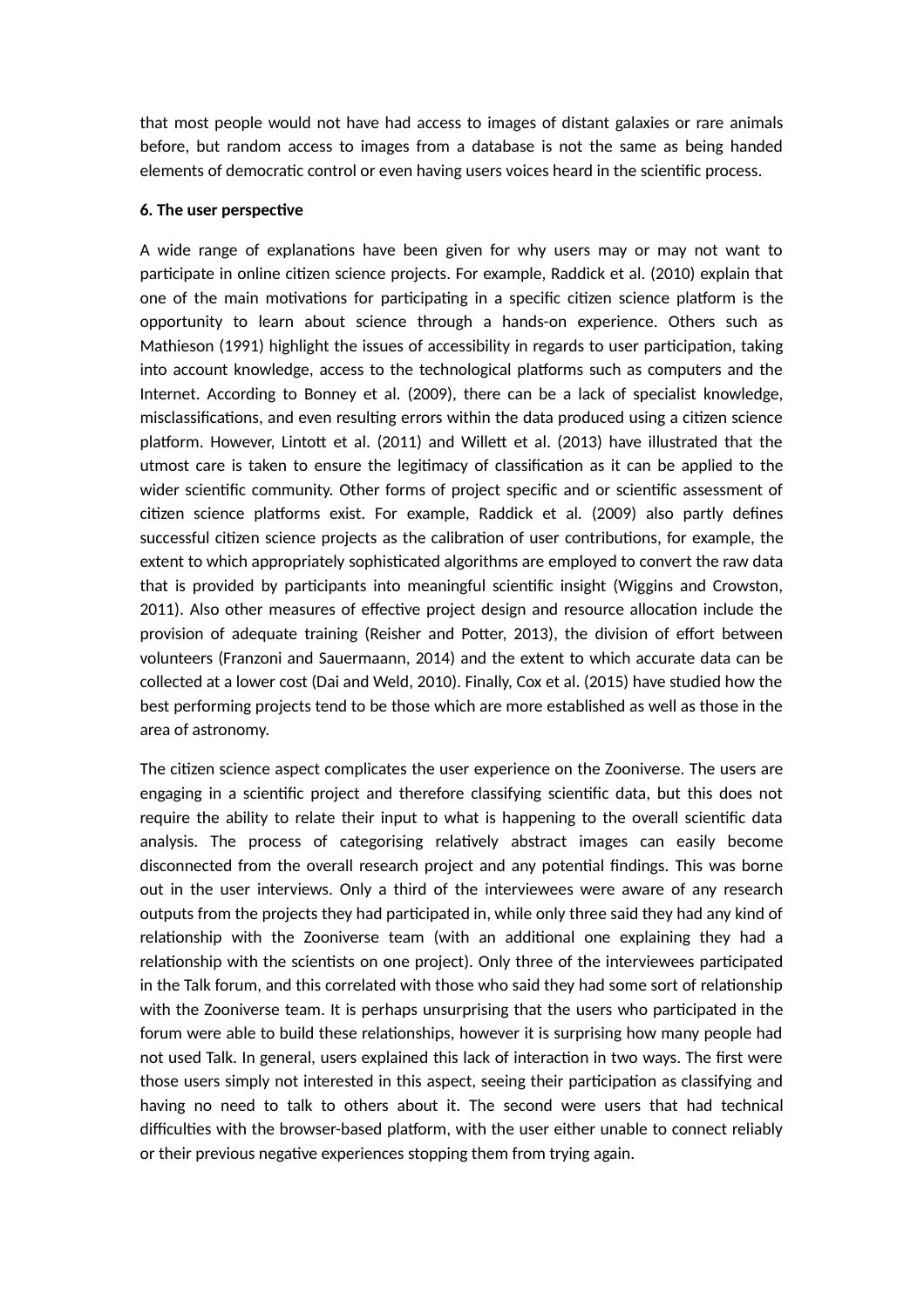The users that were interviewed expressed complex motivations for involvement in the Zooniverse. These ranged from satisfaction, research, for fun, to contribute to science, for their own interest, or for teaching purposes. The interviewees can be broadly divided into two groups. The first had some sort of scientific education and were currently employed, retired from, or wanted to have worked in science. This meant the Zooniverse provided a valued opportunity to engage in science. An important subset of this were retired scientists. A number of these interviewees explained that they also engaged in other kinds of citizen science projects, particularly those involving the crowdsourcing of data capture. In a number of cases health reasons limited potential participation, something that the online platform allowed users to overcome. Another important subset of these were science teachers. For them the Zooniverse provided the opportunity to use a live scientific project in the classroom. This involved getting pupils to complete classifications in class and even setting participation as homework. The platform was therefore seen as an exciting way to teach about the importance of science in general and the scientific method specifically. With this group of users the notion of citizen science was very important. This was expressed in a broad understanding of scientific progress as being tied up with social progress more generally, in a kind of enlightenment logic. Within this there was a discussion of the importance of democratisation, however it did not extend to what this could mean in practice in the Zooniverse.

The second group of Zooniverse users identified from the interviewees were those who used the platform for fun. These users explained that they were motivated primarily by enjoyment. The low barriers to entry meant that classifications could be done at short notice or even while doing other activities like watching television. These motivations were regularly discussed by users on the Snapshot Serengeti project. There was litle understanding of what the classifications would be used for, instead users enthusiastically discussed their enjoyment of seeing and collecting pictures of different animals. What united the two different groups of users was a common agreement that aspects of gamification should be adopted by the Zooniverse. Only two of the interviewees were against gamification, with three wanting some aspects, and the remainder in favour. For some of the interviewees gamification would be another way to involve users, expose more people to "science", and complete the categorisation tasks more quickly. However, the more reticent interviewees expressed concerns about undermining the seriousness of science and the output. Overwhelmingly, the interviewees spoke positively about the potential benefits of measuring user's contributions and rewarding or motivating this in various ways. This stands in contrast to the Zooniverse, which has decided not to implement such techniques.

Our study revealed a complex and constantly shifting relationship to the long term involvement in scientific data classification via a crowdsourced citizen science platform. The ethnography explores what it is like to categorise data and reveals that the user starts with enthusiasm and enjoyment in the beginning of the categorising process. For example:

My first impression of this project is that it is excellent. I think that it is well thought out and potentially addictive. I love the topic, and although I'm not completely sure why we're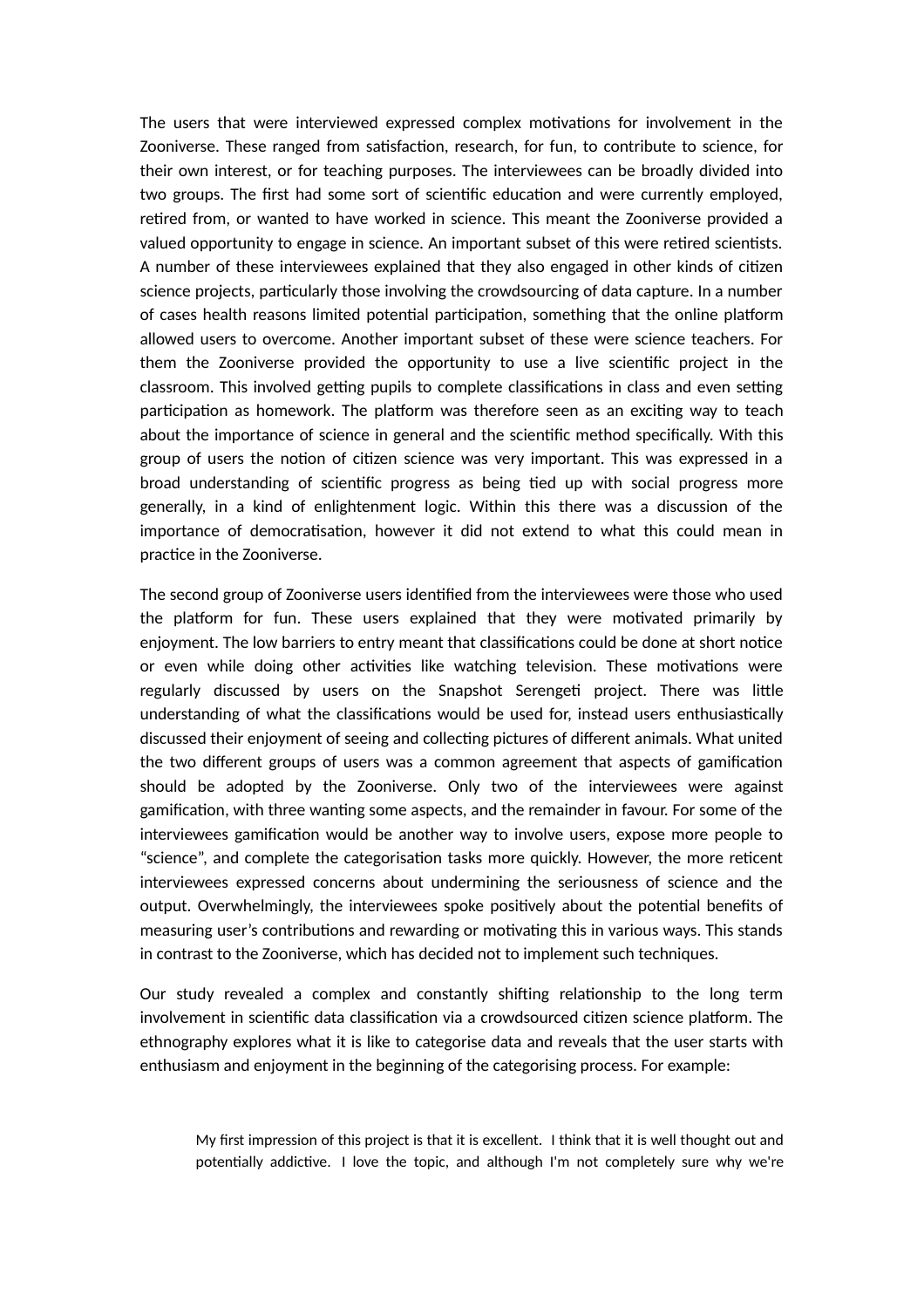counting penguins I like it. I'm actually genuinely pleased to be coming back and having a go tomorrow.

However, as the ethnography continued, she found it difficult to get a sense of their value to classification process. While participating in the Penguin Watch project, there were two metrics available on the homepage: "640354 Images classified" and "7571 Volunteers participating". On returning the next day, she:

compared these numbers to the stats yesterday and I can see that over ten thousand images have been classified since yesterday. This is staggering and makes my contributions seem pitifully tiny. On one hand this makes me want to get started but on the other it also makes me think why bother, does my small/meagre contribution really make much of a difference?

The classification process involves examining a photograph and tagging all of the penguins present in the picture. In one instance she counted "62 penguins" and felt "proud . . . to spot so many tiny well-concealed penguins." However, she continued to ask rhetorically: "I wonder if I have found them all." Later, the ethnographer starts to notice different terrain in the pictures of penguins, suggesting perhaps quite different locations. Yet, "there is no information about where these photos were taken or any background as to when/where or why, at least not immediately." Thus, a basic question about the details of the scientific project behind the photographs is difficult to answer. Instead, she explains, "I suspect I will have to look around to find these answers myself and this information is not provided as it interferes with the classification process."

Over time the excitement and enthusiasm wanes and the user battles with more negative experiences associated with the categorising of the data. It is at this time when a positive intervention from the platform could be particularly effective. In lieu of this, the user must draw on their own personal motivations to keep going. For example, the ethnographer describes a series of challenging times over her year on the platform:

I classify for a while but there is nothing really compelling me today. Perhaps I am indifferent to their cute charms today for some reason, or maybe because I haven't seen any especially good pictures today. But I admit I am struggling to hold my interest and my atention wanes to other websites and parts of the internet. I persevere for a litle while longer but only because I want to write more in the diary and not necessarily because I want to continue classifying . . . The first image I come to is obviously a faulty camera. This is seriously offputting, which does not bode well when I reflect on how my contributions really don't make much difference . . . I'm presented with prety much the same image as before and I must admit that my atention is well and truly waning now. I atempt to mark the minimum of 30 but it's difficult because they are so small and close together.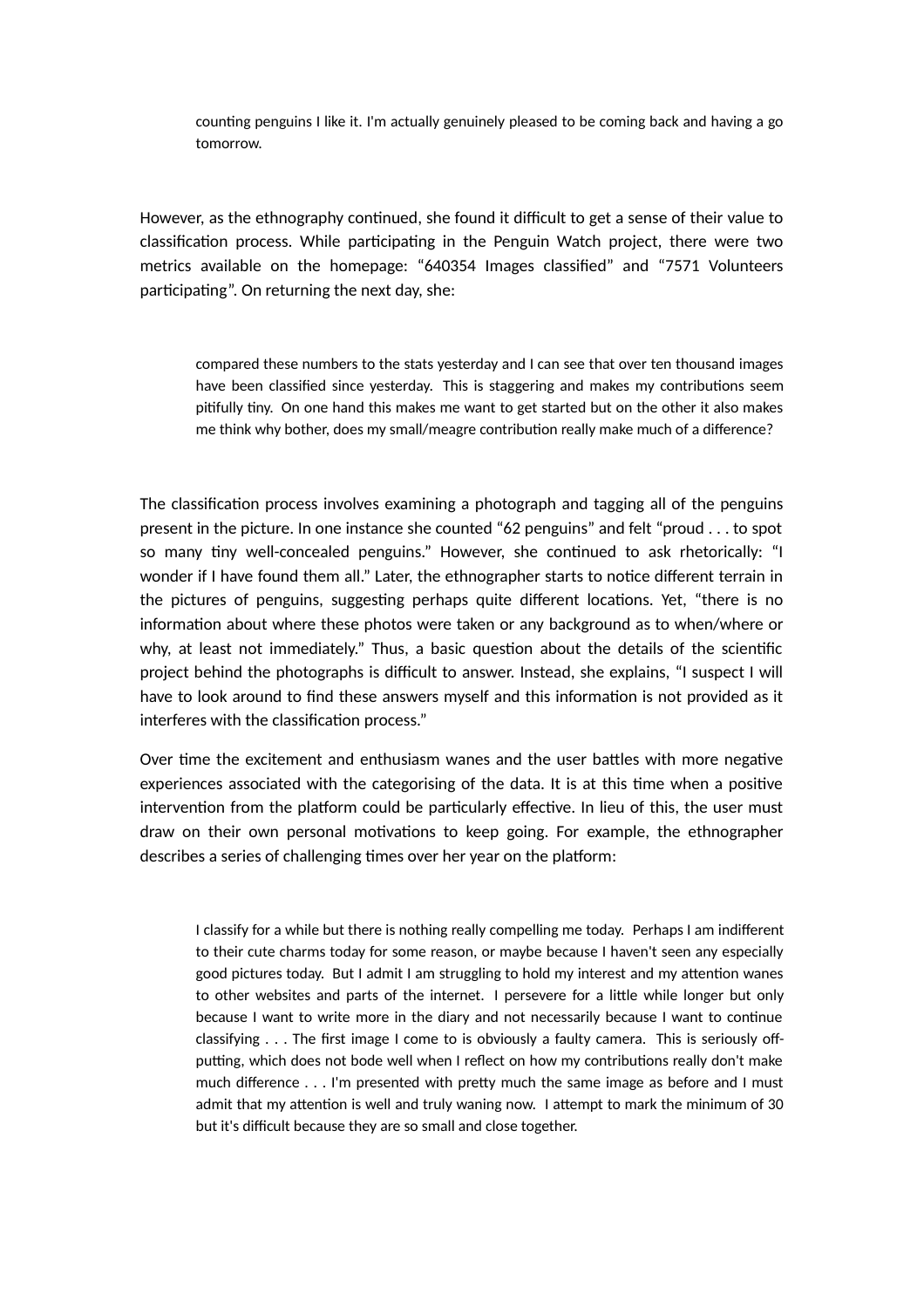It is clear that at these moments that interventions could be made to motivate the user to continue with classifications. A particularly successful approach in many other peerproduction platforms (those that are voluntary or not-for-profit) is for motivations to be drawn from community support and fellow participants. These kinds of platforms do not use monetary incentives, like the paid tasks on Amazon Mechanical Turk, requiring instead other reasons to be involved. The infrastructural limitations of the Zooniverse hamper the creation of a genuine and sustainable user community. While users can discuss images on Talk, these are limited to particular projects and focused around research specific topics. Again, from the user perspective these interactions can be fraught with contradictions. Talk can be a positive experience where the highs of the classifying activities can be shared. Conversely it can also be a negative place, with moderators ignoring or rebuffing the user for moving away from the set categorising task. Similarly, greater involvement in the scientific projects could improve motivation over all. Instead of feeling like a small cog in a broader research machine, democratic engagement could give users a stake in the completion of the project.

## **7. Conclusion**

The Zooniverse has undergone a remarkable transition from a group of post-doctoral students to becoming one of the most successful online citizen science platforms. Collectively the users have contributed to forty different projects, providing a significant labour input that would have been difficult to achieve by alternative means. However, the relationships involved beyond the front page of the website are difficult to examine, appearing like a 'black box' (Scholz, 2015). This paper has been able to reveal a range of processes taking place on the platform, focusing on the tensions and contradictions that citizen science entails in practice.

The key difference between the Zooniverse and micro-work platforms like Amazon Mechanical Turk is the difference in potential contribution and motivation. The core labour process is similar, with larger projects broken down into small parts that can be easily completed by a single user. There is no need for collective interaction to participate, yet unlike Amazon Mechanical Turk, there are opportunities to do this. The hybridity in the crowdsourcing output of the Zooniverse has the potential to combine the strengths of microwork with the broadcast search approach. Despite a number of examples of serendipitous discovery on the platform, this form of participation remains an emergent possibility. It is not deliberately organised, and like the possibilities of genuine co-creation or peer-production, is at the discretion of individual project teams on the platform.

The motivation of users has been shown to be a combination of scientific engagement and hedonistic enjoyment. While the motivation of users does not change the basic interaction on the platform (whatever the reason for participating the data is still being categorised), the former raises a number of important questions about the nature of citizen science. The Zooniverse did not begin as a citizen science project, rather it began as a search for a solution to a large data problem. Although it has grown to include an education and outreach dimension, this transactional relationship remains at the core of the platform. Returning to Lewenstein's (2004: 1) distinction between the basic involvement of non-professionals or the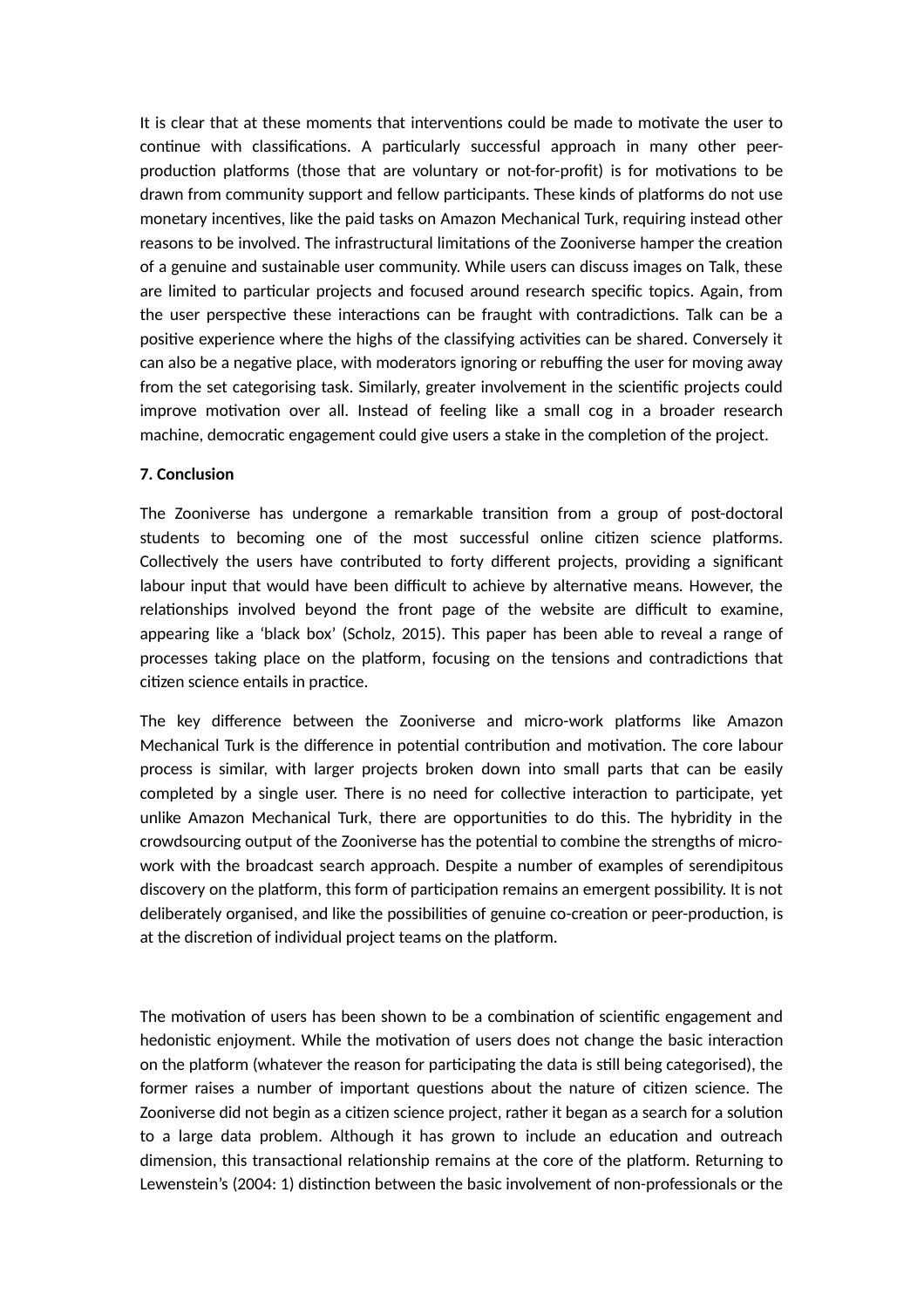more substantive democratic inclusion, it is clear that this tension is unresolved on the platform.

The Zooniverse operates in a competitive and output driven scientific context. This means that projects need to have secured some kind of funding and be able to demonstrate quantitative outputs. The heterogenous and diverse crowd could potentially contribute to the science projects in a variety of ways, but this entails a risk for the professional scientists involved. Citizen science entails a radical demand that is not currently being fulfilled. The notion that those outside of academia could contribute to and decide on the direction of science (which it should be remembered is in general publicly funded) requires those within academia to relinquish at least some element of control. This has the potential to blur the boundaries between professional and amateur or even work and play. If considered in the context of the Open Source Software movement discussed by many of the paid developer on the Zooniverse, there is the potential to envisage a process of scientific peer-production that is quite different to the caricature of the ivory tower. However, this requires a leap of political faith, one that is difficult to make within the confines of concurrent funding bids. Therefore, while the Zooniverse represents an important step forward in how data rich scientific research can be conducted, the question of how to fulfil the goals of citizen science as more than a motivational device remain open.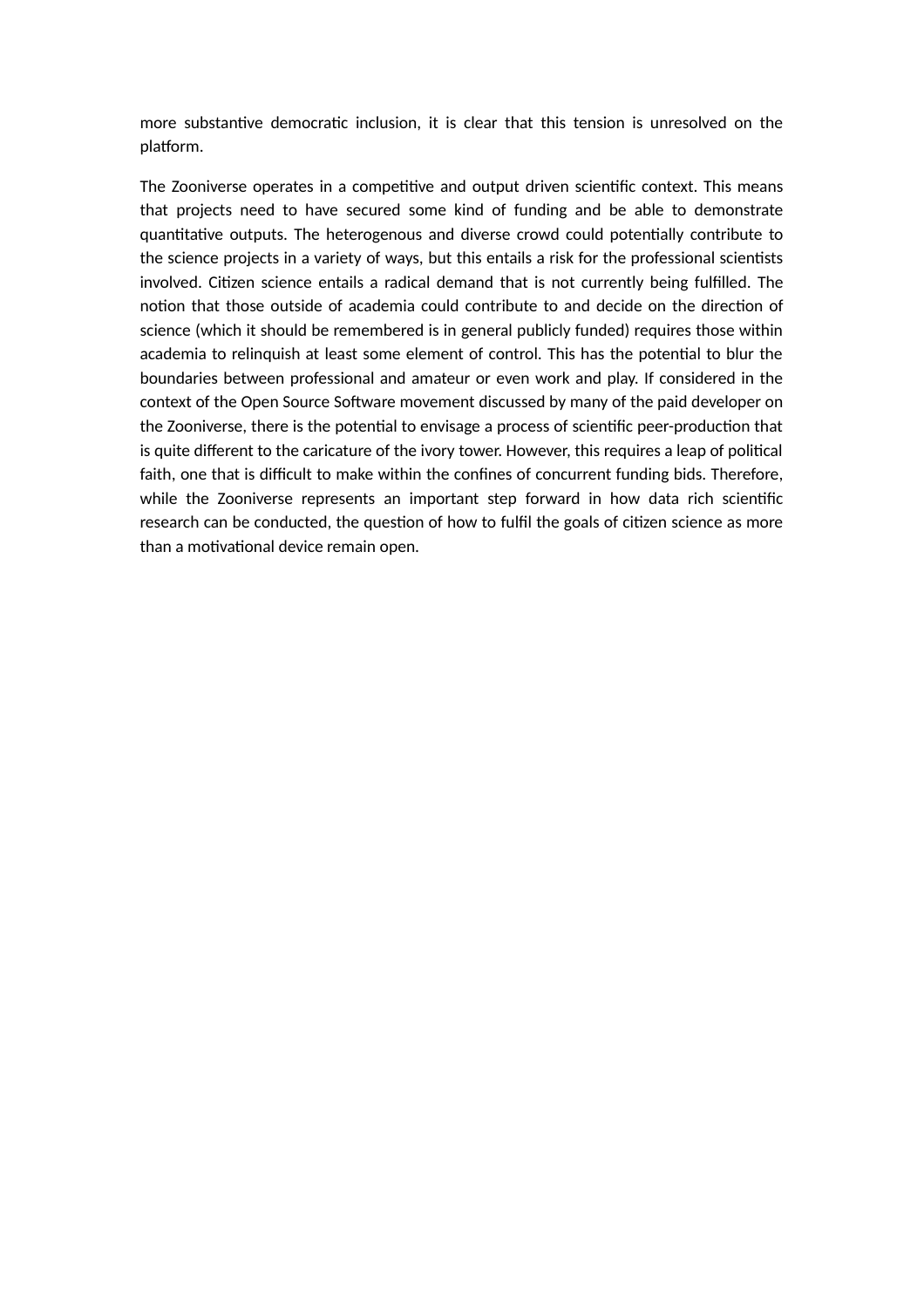#### **Bibliography**

- Baym, N. "Interpersonal life online." The Handbook of New Media: Updated, Student edn (2006): 35-54.
- Bonney, R. Cooper, C. Dickinson, J. Kelley, S. Phillips, T. Rosenberg, K. and Shirk, J. (2009) 'Citizen Science: A Developing Tool for Expanding Science Knowledge and Scientific Literacy' Bioscience, Vol. 59, No. 11, pp. 977 - 984.
- Chamberlain, J. Kruschwitz, U. and Poesio, M. (2013) 'Methods for Engaging and Evaluating Users of Human Computation Systems' in Michelucci, P. (ed.) Handbook of Human Computation Springer Science and Business Media: New York, pp. 679 - 694.
- Dai, P. & Weld, D. S. (2010, April). Decision-theoretic control of crowd-sourced workflows. In Twenty-Fourth AAAI Conference on Artificial Intelligence.
- Fortson, L., Masters, K., Nichol, R., Borne, K.D., Edmondson, E.M., Lintott, C., Raddick, J., Schawinski, K. & Wallin, J. (2012). Galaxy Zoo: Morphological classification and citizen science in: Advances in Machine Learning and Data Mining for Astronomy, CRC Press, Taylor & Francis Group, Eds.: Michael J. Way, Jeffrey D. Scargle, Kamal M. Ali, Ashok N. Srivastava, p. 213- 236.
- Franzoni, C. & Sauermann, H. (2014). Crowd science: The organization of scientific research in open collaborative projects. Research Policy, 43(1), 1-20.
- Jeppesen, L. B., and K. R. Lakhani. 2010. Marginality and problemsolving effectiveness in broadcast search. Organization Science 21 (5): 1016–33.
- Kaganer, E., Carmel, E., Hirscheim, R., and Olsen, T. (2013) 'Managing the Human Cloud', MIT Sloan Management Review, Winter 54(2).
- Lintot, C. Schawinkim K. Keel, W. et al. (2009) 'Galaxy zoo: Hanny's Voorwerp' A Quasar Light Echo?' MNRAS, Vol. 399 (1), 129 -140.
- Lewenstein, B. V. (2004) 'What does citizen science accomplish?', Working Paper, Cornell University. Available at: [htps://ecommons.cornell.edu/handle/1813/37362](https://ecommons.cornell.edu/handle/1813/37362)  [Accessed 29/11/2015]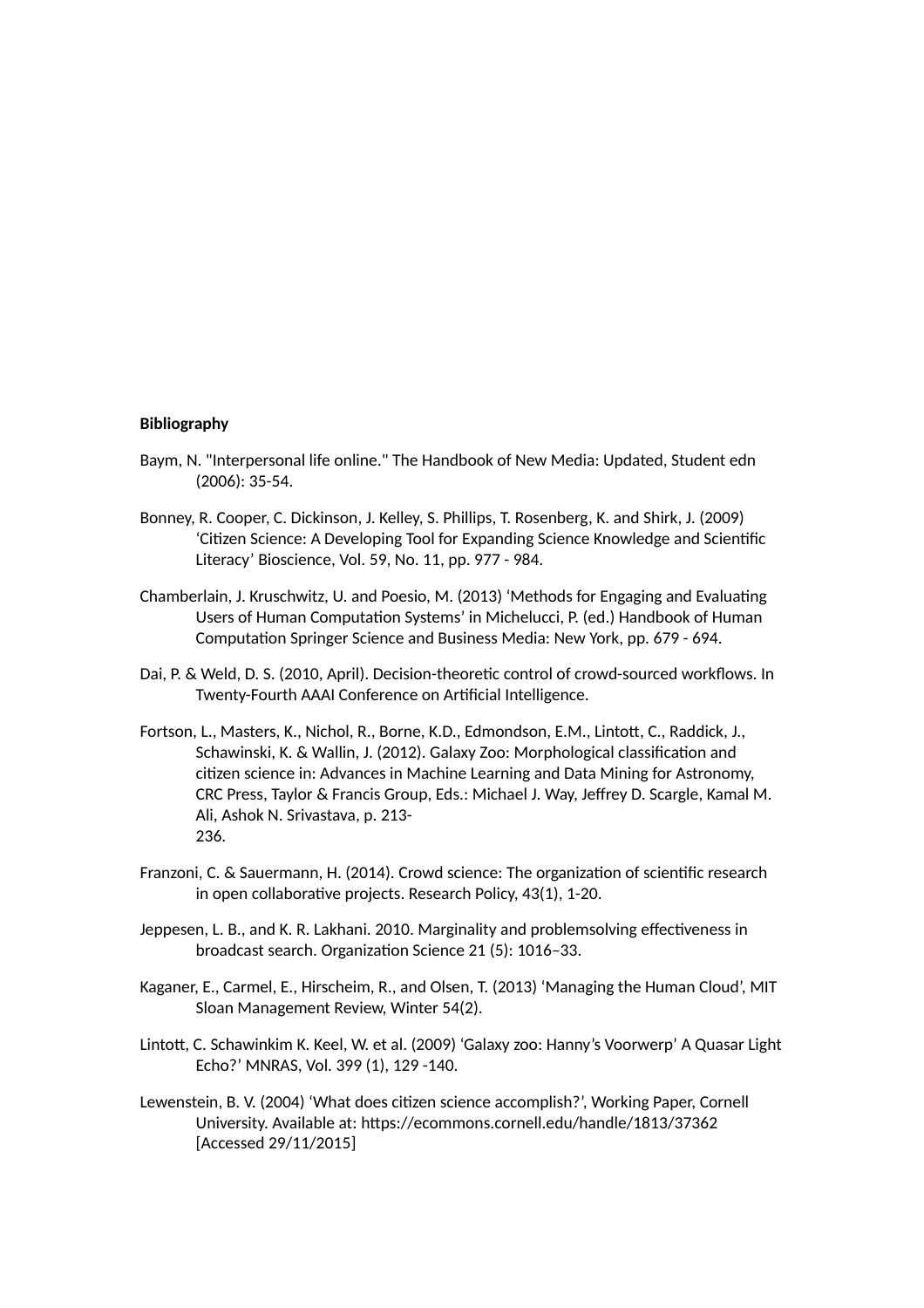- Luczak-Rosch, M., Tinati, R., Simperl, E., Van Kleep, M., Shadbolt, N., Simpson, R. (2014), "Why Won't Aliens Talk to Us? Content and Community Dynamics in Online Citizen Science", In, Eighth International AAAI Conference on Weblogs and Social Media, Ann Arbor, US, 01 - 04 Jun 2014.
- Mathieson, K. (1991). Predicting user intentions: comparing the technology acceptance model with the theory of planned behavior. Information Systems Research, 2(3), 173–191.
- Marx, K. (1976 [1867]) Capital: A Critique of Political Economy Vol. 1, London: Penguin Books.
- Pasquale, F. (2015) The Black Box Society: The Secret Algorithms That Control Money and Information, Cambridge, MA: Harvard University Press.
- Pinkowski, J. (2010) 'How to Classify a Million Galaxies in Three Weeks', Time, Available at: htp://content.time.com/time/health/article/0,8599,1975296,00.html [Accessed: 02/11/15].
- Poetz, M. K. and Prügl, R. (2010) 'Crossing Domain-Specific Boundaries in Search of Innovation: Exploring the Potential of Pyramiding', The Journal of Product Innovation Management, 27:897-914.
- Raddick, M. J., Bracey, G., Carney, K., Gyuk, G., Borne, K., Wallin, J. & Jacoby, S. (2009). Citizen science: status and research directions for the coming decade. AGB Stars and Related Phenomenastro 2010: The Astronomy and Astrophysics Decadal Survey, 46P.
- Riesch, H. & Poter, C. (2013). Citizen science as seen by scientists: Methodological, epistemological and ethical dimensions. Public Understanding of Science.
- Scholz, T. (2015) 'Think Outside the Boss', Public Seminar, Available at: htp://www.publicseminar.org/2015/04/think-outside-the-boss/ [Accessed: 10/11/15].
- Shahri, A. Hosseini, M. Phalp, K. Taylor, J. and Ali, R. (2014) 'Towards a Code of Ethics for Gamification at Enterprise' Proceedings of 7th IFIP WG 8.1 Working Conference, PoEM 2014, Manchester, UK, November 12-13, 2014, pp. 235 - 245.
- Simpson, R. Page, K. De Roure, D. (2014) 'Zooniverse: Observing the World's Largest Citizen Science Platform' Proceedings of the Companion Publication of the 23rd International Conference on World Wide Web Companion. Geneva, Switzerland, pp. 1049 - 1054.
- Stinson, L. (2014) 'How GE Plans to Act Like a Startup and Crowdsource Breakthrough Ideas', Wired, Available at: [htp://www.wired.com/2014/04/how-ge-plans-to-act-like-a](http://www.wired.com/2014/04/how-ge-plans-to-act-like-a-)startup-and-crowdsource-great-ideas/ [Accessed 23/05/2015]
- Wiggins, A. & Crowston, K. (2011, January). From conservation to crowdsourcing: A typology of citizen science. In System Sciences (HICSS), 2011 44th Hawaii International Conference on (pp. 1-10). IEEE.
- Willett, K. Lintott, C. Bamford, S. et al. (2013) 'Galaxy Zoo 2: Detailed Morphological Classifications for 304 122 Galaxies from the Sloan Digital Sky Survey', MNRAS, Vol. 435, pp. 2835 – 2860.